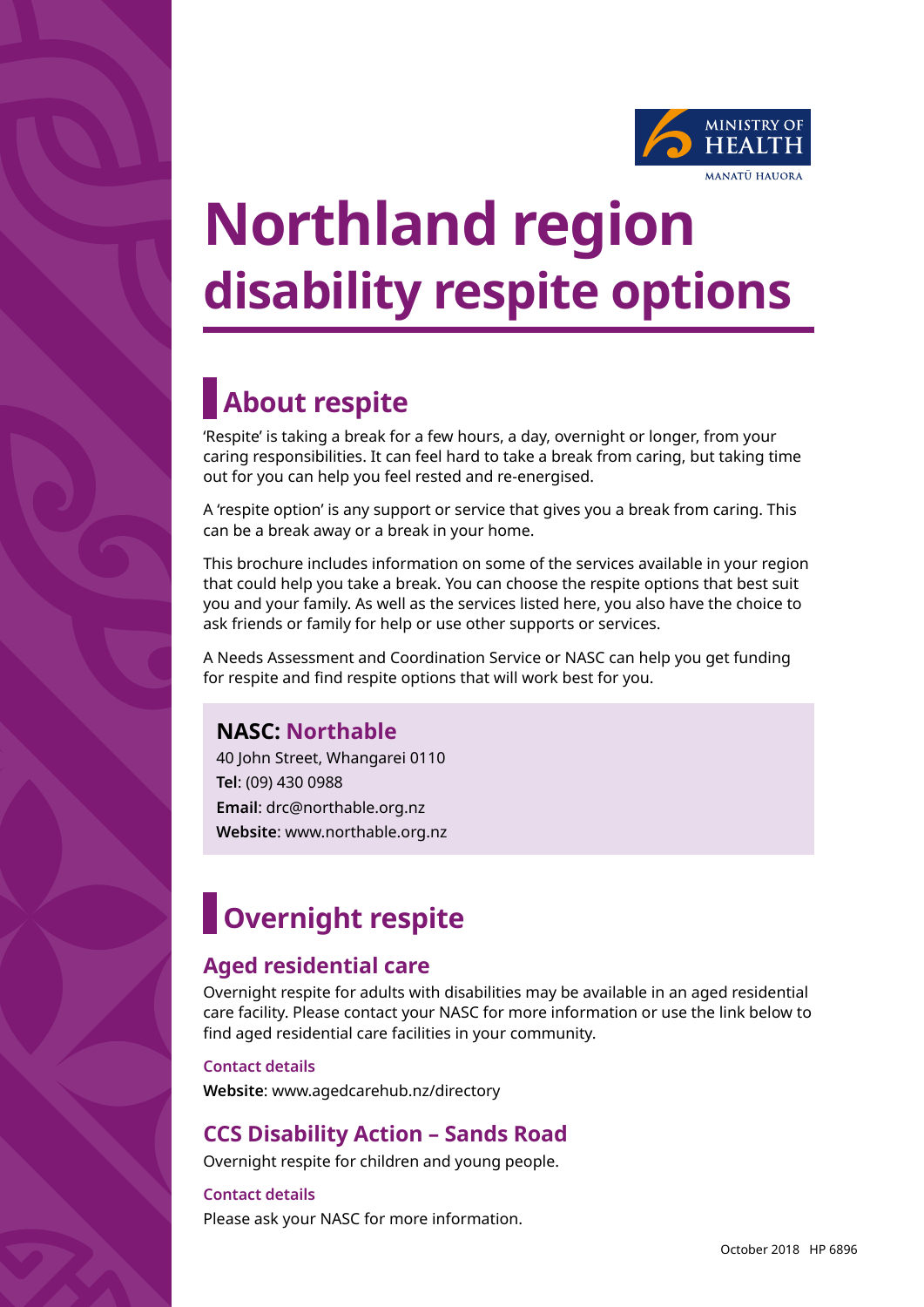# **Community residential houses**

Overnight respite for adults with disabilities may be available in an established home for adults with disabilities.

#### **Contact details**

Please contact your NASC to find out more.

#### **Geneva Healthcare**

Geneva Healthcare offers a disability accessible house in Whangarei for respite. You need your own carer or support worker to stay in the house.

#### **Contact details**

6 Cooke Street, Whangarei **Tel**: 022 041 3492 **Email**: juliaw@genevaelevator.co.nz **Website**: www.genevahealth.com

# **Kind Hands Respite Care Cottage**

Kind Hands is a purpose-built cottage, offering respite care for children who are under six, have a disability and/or are medically fragile and/or are technology dependent.

#### **Contact details**

19 Morningside Rd, Morningside, Whangarei 0110 **Tel**: (09) 459 7383 or 021 234 1294 **Email**: info@kindhands.co.nz **Website**: www.kindhands.co.nz

# **Weekday activities**

### **Aged care day care programme**

Some aged care providers run daytime activity programmes that are suitable for adults with disabilities.

#### **Contact details**

**Website**: agedcarehub.nz/directory/activities-programmes/day-care-programmes

#### **Attainable Trust**

Helping people with disabilities to gain confidence and lead meaningful lives through employment and community participation.

#### **Contact details**

11–15 Laureston Avenue, Papatoetoe, Auckland 2155 **Tel**: (09) 278 1678 **Website**: https://attainabletrust.org.nz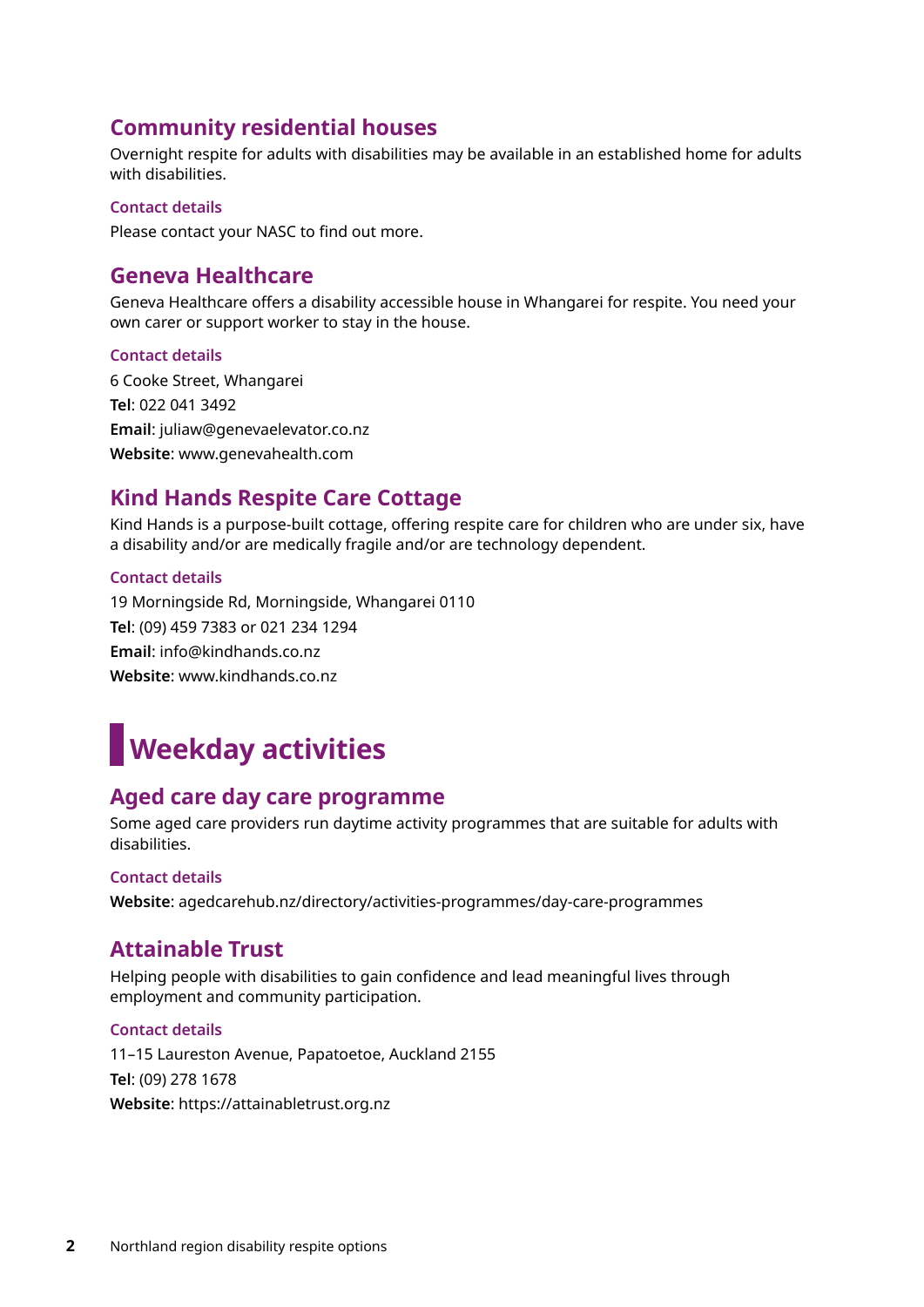# **CCS Disability Action**

CCS Disability Action works with disabled people aged between 16 and 65, who are looking to build their community connections or move into employment.

#### **Contact details**

291 Kamo Road, Whau Valley, Whangarei 0112 **Tel**: (09) 437 1899 or 0800 227 2255 **Email**: Northland@ccsDisabilityAction.org.nz **Website**: www.ccsdisabilityaction.org.nz/

#### **Forget-me-not Adult Day Care**

A day care service available to adults 18 years and over, including young adults with disabilities, older people and the frail and people with head injuries and other disabilities.

#### **Contact details**

110 Boundary Rd, Tikipunga, Whangarei 0112 **Tel**: (09) 437 1144

6 Cooke Street, Whangarei **Tel**: (09) 437 1144

**Email**: info@forgetmenot.org.nz **Website**: www.adultdaycentre.co.nz

#### **Greenways Trust**

Greenways Trust provides support for adults with intellectual disabilities, including residential housing, supported employment and community participation.

#### **Contact details**

38 Kamo Road, Whangarei 0112 **Tel**: (09) 439 8133 **Website**: www.greenwaystrust.org.nz

#### **IDEA Services**

Weekday activities for adults.

#### **Contact details**

14–20 Clyde Street, Whangarei **Tel**: (09) 438 9192 **Email**: Northern@idea.org.nz **Website**: www.idea.org.nz

#### **LYNKZ Programme**

A community participation and vocational support day programme based in Whangarei and Dargaville.

**Contact details Tel**: (09) 430 3470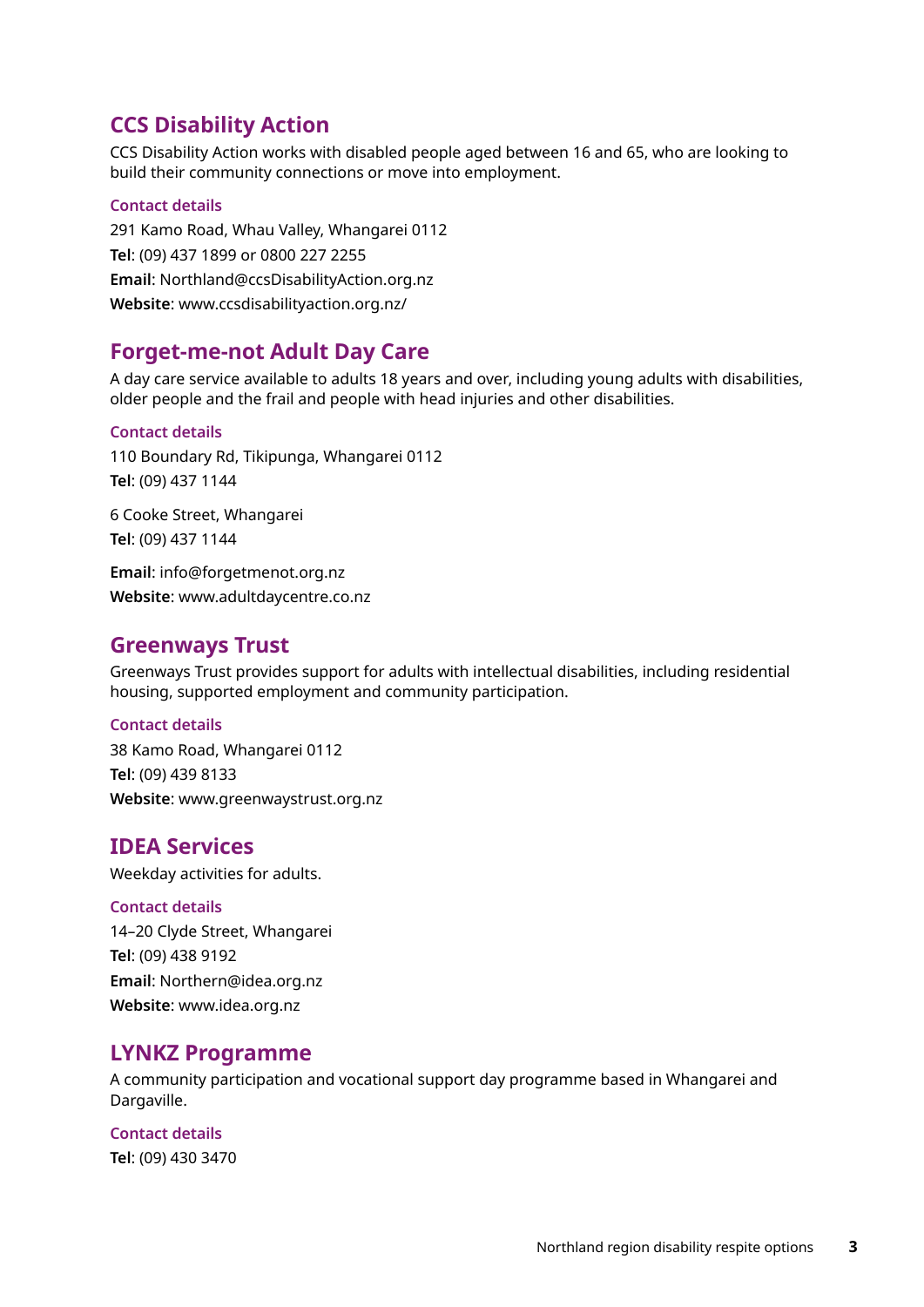### **Northpoint Services Trust**

Weekday activities for adults with disabilities.

**Contact details**

143 Broadway, Kaikohe

#### **The Blue Goose Papermill Charitable Trust**

The Papermill is a creative and safe environment where artists with disabilities craft beautiful products from natural and recycled materials.

**Contact details** 16/18 Edwards Street, Dargaville 0340 **Tel**: (09) 459 1459

**Website**: www.thepapermill.co.nz

# **Out-of-school care and early childhood education**

# **Before and after school care, school holiday programmes**

A number of organisations provide out-of-school care, which includes before and after school and during the school holidays. Some mainstream services will have experience and skills in supporting children with disabilities.

#### **Contact details**

**Website**: www.familyservices.govt.nz/directory

### **In-home childcare and early childhood education**

Early childhood education (ECE) provides education and care for children before they go to primary school. There are many different types of early childhood education providers, including daycare centres, kindergartens, home-based childcare, kōhanga reo nannies, playcentre and play groups. Find all types of early childhood education in your community from the website below.

#### **Contact details**

**Website**: www.educationcounts.govt.nz/find-an-els

#### **Spectrum Care School Holiday Programme**

School holiday programme at Blomfield School. Suitable for school-aged children with profound disabilities. Priority of access is given to children from Blomfield School.

#### **Contact details**

**Tel**: 0508 NAVIG8 (0508 628 448) **Email**: SchoolHolidayProgramme@spectrumcare.org.nz **Website**: www.spectrumcare.org.nz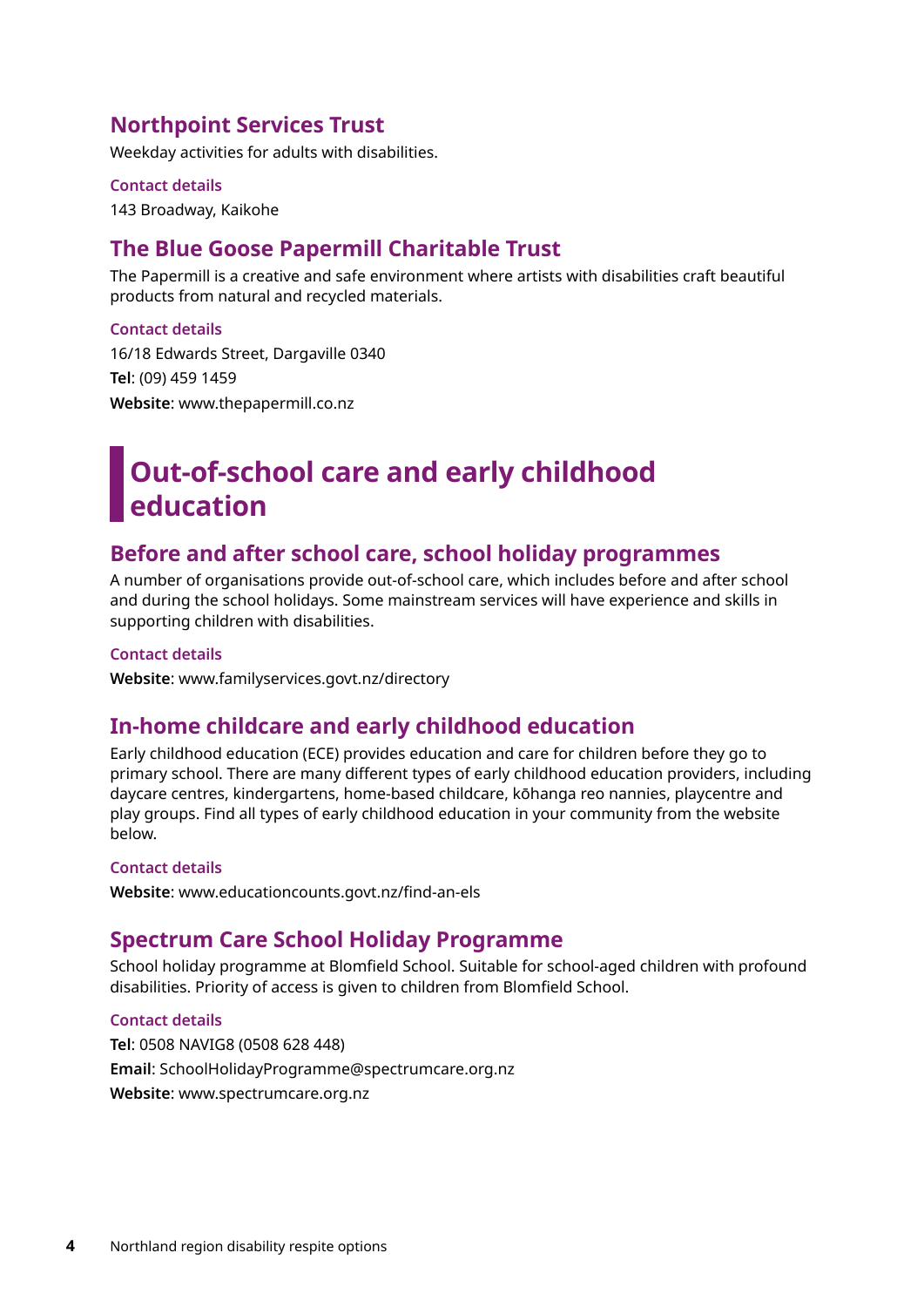# **Sporting, social and recreational activities**

#### **Boccia New Zealand**

Boccia New Zealand promotes and supports the sport of boccia among all people with a physical disability throughout New Zealand.

#### **Contact details**

**Website**: www.boccia.org.nz

### **Halberg AllSports**

The Halberg Disability Sport Foundation enables physically disabled New Zealanders to participate in sport and recreation.

**Contact details**

**Website**: www.halbergallsports.co.nz

#### **Kawakawa Swimming Pool**

Group or individual swimming lessons.

#### **Contact details**

1–9 Derrick Road, Kawakawa 0210 **Tel**: (09) 404 0127 (during pool hours)

### **Riding for the Disabled**

New Zealand Riding for the Disabled (NZRDA) provides opportunities for anyone with a disability to enjoy safe, stimulating and therapeutic horse riding and horse-related activities.

#### **Contact details**

**Email**: admin@rda.org.nz **Website**: www.rda.org.nz

# **Special Olympics**

Special Olympics provides year-round sports training and athletic competition in a variety of Olympic-type sports for children and adults with an intellectual disability.

#### **Contact details**

**Email**: info@specialolympics.org.nz **Website**: www.specialolympics.org.nz

#### **Technohackers**

A technology group in Whangarei. All things connected to science, engineering and design (not suitable for people with intellectual disabilities).

#### **Contact details**

**Tel**: (09) 430 7995 **Email**: Kevin@technohackers.org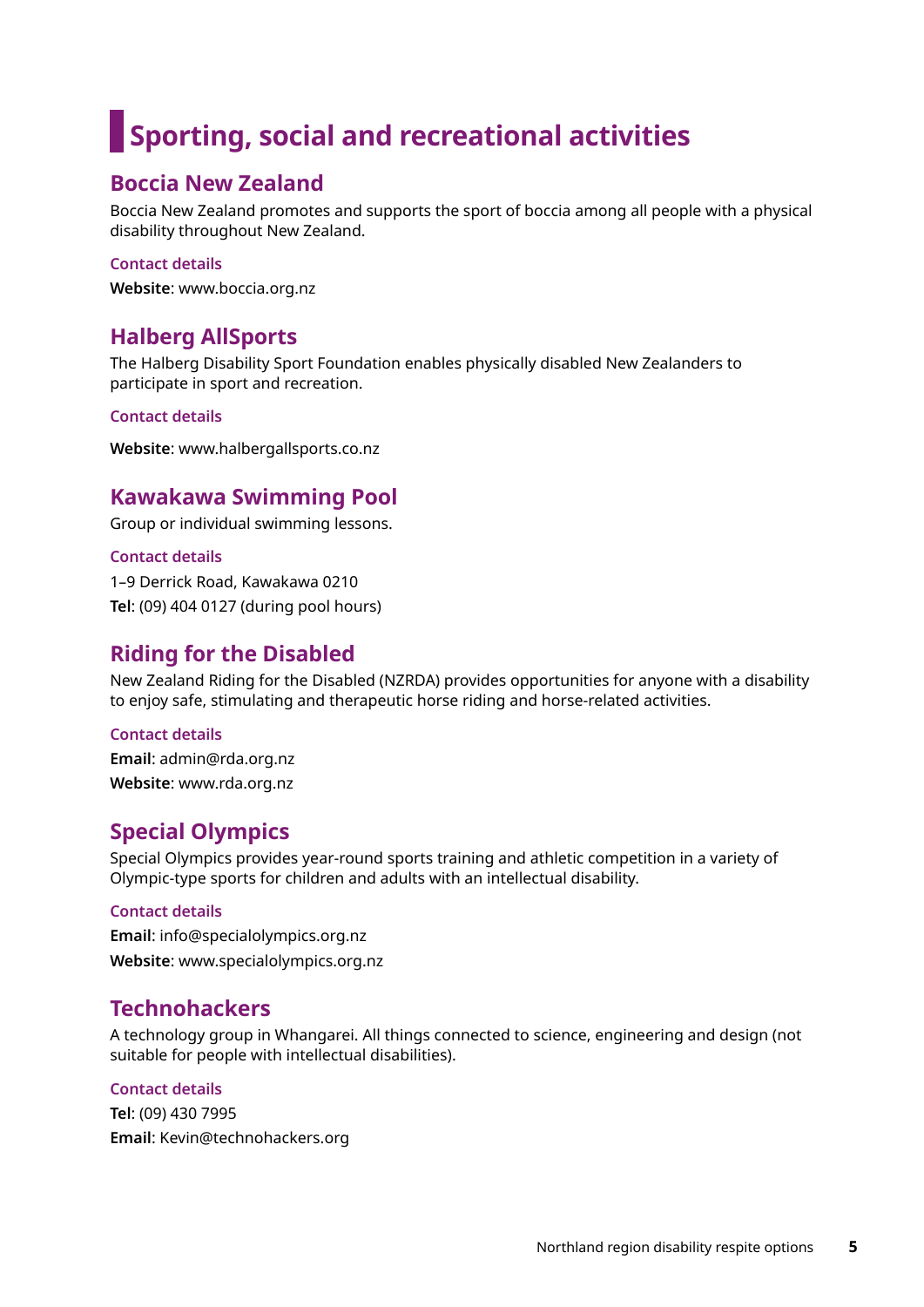### **The Farm**

The Farm is a working dairy farm and a natural playground for kids. Contact The Farm to discuss your respite needs.

**Contact details Website**: www.thefarm.co.nz

# **Whangarei Aquatic Centre**

Group or individual swimming lessons and 'parafit' group fitness for people with disabilities.

**Contact details** Ewing Road, Whangarei PO Box 379, Whangarei 0140 **Tel**: (09) 430 4072 **Email**: whangareiaquatics@clmnz.co.nz **Website**: www.clmnz.co.nz/whangarei

# **Relief carers, support workers, natural supports**

### **Family Whānau Support**

A support worker 'buddy' who offers regular respite hours, either at home or in the community.

**Contact details** Please contact your NASC for more information.

### **Geneva Healthcare**

Geneva Healthcare can provide flexible options for support.

**Contact details Tel:** 0800 Geneva (0800 436 382) **Email:** info@genevahealth.com

### **Manawanui e-Mploy Recruitment**

An online platform where you can advertise for permanent, part-time, contract or temporary staff or find employees online. Payroll services are also offered.

**Contact details**

**Tel**: 0508 462 427 **Email**: info@incharge.org.nz **Website**: manawanui.org.nz/services/e-mploy